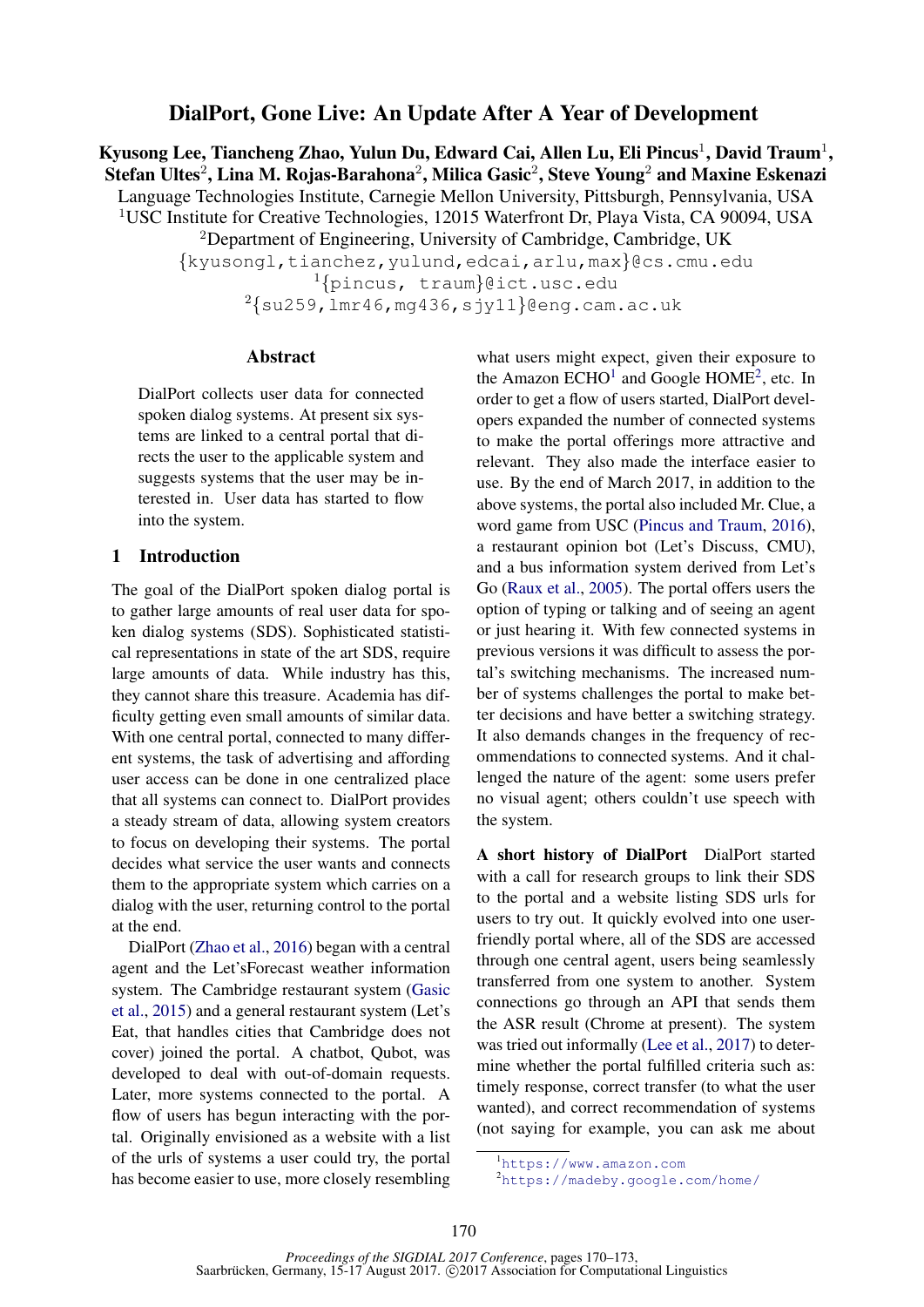restaurants in Cambridge just after the user has finished talking to that system).

# 2 External Agents (ESes)

The first assessment of the interface (Lee et al., 2017) included five External Systems (ESes, that is, systems that are joined to the portal and are thus not part of the central portal - they can be from CMU as well as from other sites): Let'sForecast, Cambridge SDS on restaurants, Lets Eat; Mr Clue word game; and Qubot chatbot handling out of domain requests. Since then, Let's Go and Let'sDiscuss, a chatbot that gives restaurant reviews, have joined. The latter systems, by the CMU portal group, offer new services hoping to attract more diverse users and encourage them to become return users.

Cambridge The Cambridge restaurant information system helps users find a restaurant in Cambridge, UK based on the area, the price range or the food type. The current database has just over 100 restaurants and is implemented using the multi-domain statistical dialogue system toolkit PyDial (Ultes et al., 2017). To connect PyDial to Dialport, PyDial's dialogue server interface is used. It is implemented as an HTTP server expecting JSON messages from the Dialport client. The system runs a trained dialogue policy based on the GP-SARSA algorithm (Gašić et al., 2010).

Mr. Clue Mr. Clue plays a simple wordguessing game (Pincus and Traum, 2016). Mr. Clue is the clue-giver and the user plays the role of guesser. Mr. Clue mines his clues from pre-existing web and database resources such as dictionary.com and WordNet. Clue lists used are only clues that pass an automatic filter described in (Pincus and Traum, 2016). The original Mr. Clue was updated to enable successful communication with Dialport. First, since the original Mr. Clue listens for VH messages (a variant of ActiveMQ messaging used by the Virtual Human Toolkit (Hartholt et al., 2013), we built an HTTP server that converts HTTP messages (expected in JSON format) to VH messages. Second, since DialPort has multiple users in parallel, Mr. Clue was updated to launch a new agent instance for each new HTTP session (user) that is directed to the game from the main DialPort system. Mr. Clue is always in one of 2 states (in-game or out-game). The out-game state dialogue is limited to asking if

the user wants to play another round (and offering to give instructions in the beginning of a session). The user can use goodbye keyword to exit the system at any time. This sends an exit message to DialPort and allowing it to take back control. For its 150 second rounds, timing information is kept on the back-end and sent to the front-end (DialPort) in every message. For each new session, the agent chooses 1 of 77 different pre-compiled clue lists (each with 10 unique target-words) at random. It keeps track of which lists have been used for a session so a user will never play the same round twice (for a given session).

Let'sDiscuss LetsDiscuss responds to queries about a specific restaurant by finding relevant segments of user reviews. It searches a database of restaurant reviews obtained from Zomato and Yelp. We formed a list of general discussion points for restaurants (service, atmosphere, etc). For each discussion point, a list of relevant keywords was compiled using WordNet, thesaurus, and by categorizing the most frequently words found in reviews.

Other Systems QuBot, a chatbot from Pohang University and CMU, is used for out-of-domain handling. Let'sForecast, from CMU, uses the NOAA website. Let's Eat from CMU is based on Yelp, finding restaurants for cities that Cambridge does not cover and for Cambridge if that system is down. Let's Go, derived from the Let's Go system (Raux et al., 2005), is based on an end-to-end recurrent neural network structure and a backend that covers cities other than Pittsburgh.

## 3 DialPort Platform

In informal trials, some aspects of the portal's interaction were not effective for some users. This included the use of speech (as opposed to typing), the use of a visual agent, the absence of both graphical and speech response, feedback and portal behavior. Some ES need graphics to supplement their verbal information. Since Mr Clue keeps score and timing of users' answers, its instructions and scores are shown on a blackboard. Let's Go shows a map with the bus trajectory from departure to arrival.

Feedback and communication The portal gives users feedback for: available topics, system state, and present system state. Skylar doesn't interrupt the dialog with a list of topics. Rather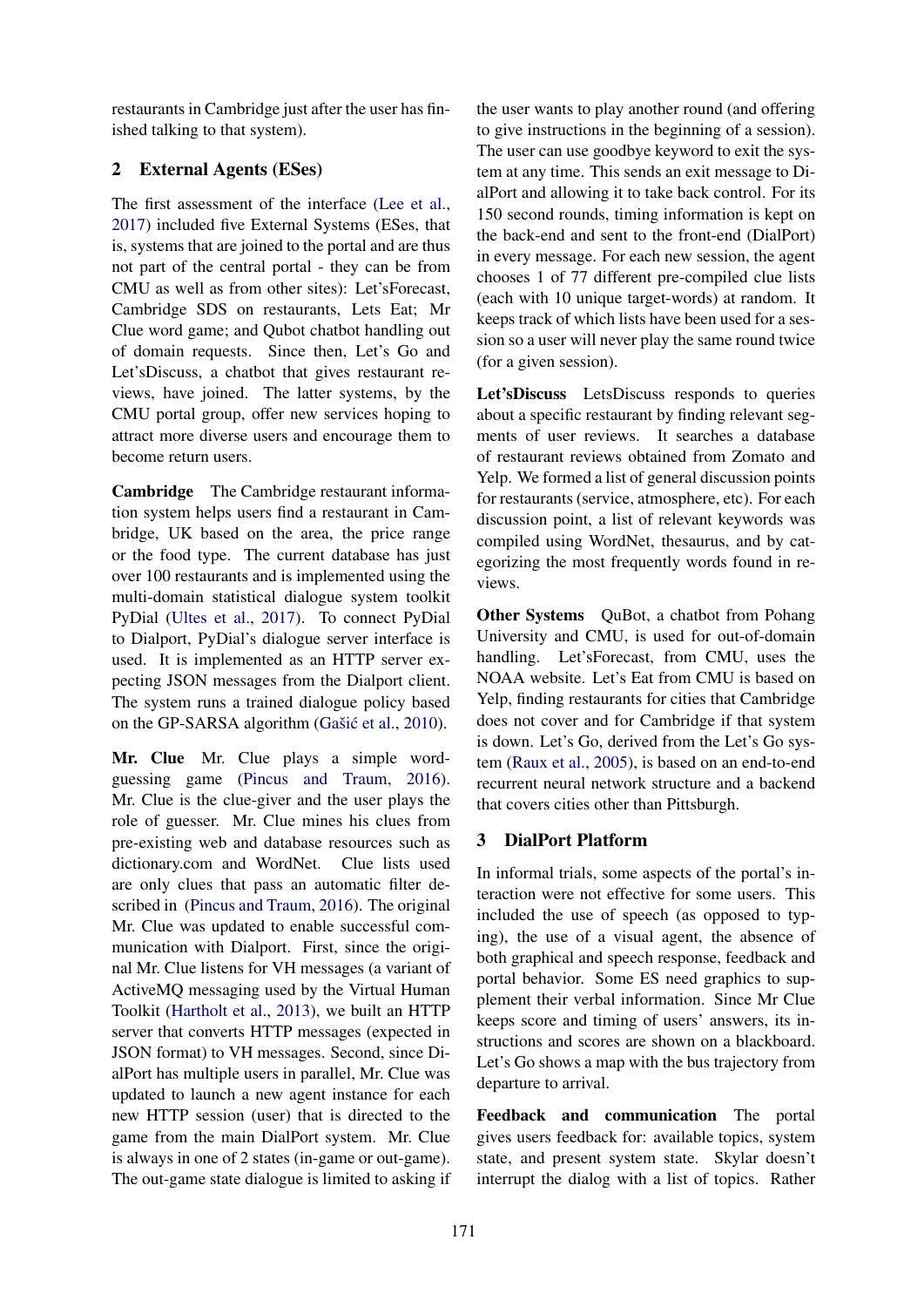it suggests one topic every few turns. This evenly steers users to all of the ES. A banner at the bottom of the screen reminds users of all the topics that can be discussed. Another box indicates the system state in order to avoid user confusion about who has the floor. It shows, for example, whether the system is processing the speech or is still waiting for them to talk. The box shows:

- idle (either from timeout or from the user clicking on the box to pause the system);
- listening (this is shown from the instant the ASR begins to process speech to when it is finished);
- speaking (from when the TTS begins output to when it is finished);
- thinking (from when the ASR output is sent to the NLU to when the DM issues its action).

Finally, the system informs the user of the present state of the dialog. Do you still want XX (e.g. Pittsburgh)? reveals that the user preference for Pittsburgh has not been used for a while, and Skylar's forgetting curve is ready to eliminate it. The dynamic choice of implicit or explicit confirmation covers the global dialog state.

#### 3.1 Changes in the portal's behavior

As more ES join the portal, policies and strategies have become more flexible. There are two major changes to the portal's behavior: ES selection policy and ES recommendation policy. Starting with few ESes, each on very different topics, the agent selection policy simply tried to detect the topic in the users' request and select the corresponding ES. As more ESes connect to the portal, non-trivial relationships among ESes emerge:

1) *Dialog context sensitive agent selection:* The optimal choice of ES may depend on discourse history. For example, Let'sForecast, Cambridge restaurant and Let's Eat: after the user has weather information for city X, they say, recommend a place to have lunch. Choosing between Let's Eat and Cambridge restaurant depends on the value of city X, because Cambridge restaurant covers places to eat in Cambridge UK and Let's Eat covers other places.

2) *Discourse Obligation for Agent selection:* Users have various ways to make requests: request (tell me xxx), WH-question (what's the weather in xx) or Yes/No-question (Is it going to rain?). A natural dialog should answer a user according

to the way in which they made their earlier requests (Traum and Allen, 1994). For example, the weather system should produce the natural Yes it's going to rain instead of a full weather report, for the third question above. We thus keep the user's initial request intent in the global dialog context and share it with the relevant ESes.

The recommendation policy has been improved in two ways: 1) All participating system developers agreed that Skylar should give ES recommendations on a rotating basis so that all systems are recommended equally. Skylar no longer makes a recommendation at the end of each system turn. Recommendations are made about every four turns and, as mentioned above, are not for a system that the user recently interacted with. 2) Fine grained recommendation: As more ESes joined the portal, we began to exploit the relatedness among ESs in order to generate more targeted recommendations. For instance, we tuned the policy to have a higher probability of recommending the Let'sDiscuss restaurant review function when users obtain restaurant information by prompting, do you want to hear a review about this place?

Finally, the NLU has been extended to support multi-intent multi-domain identification by reducing the problem to a multi-label classification task using a one-vs-all strategy. The weighted average F-1 score for multi-intent and multi-domain classification is 0.93.



Figure 1: Number of dialog turns over time per ES

## 4 Go "Live"

There are several types of portal users. First, the developers themselves try out the system. Then they ask friends and family to try it. Users can be paid. Finally we have users who really need the information or gaming pleasure. We define two potential types of users (using IP addresses): explorers and real users. Explorers are trying the system for the first time. They explore several of the ESes, but they do not have any real gaming or information need. Real users have returned to use the por